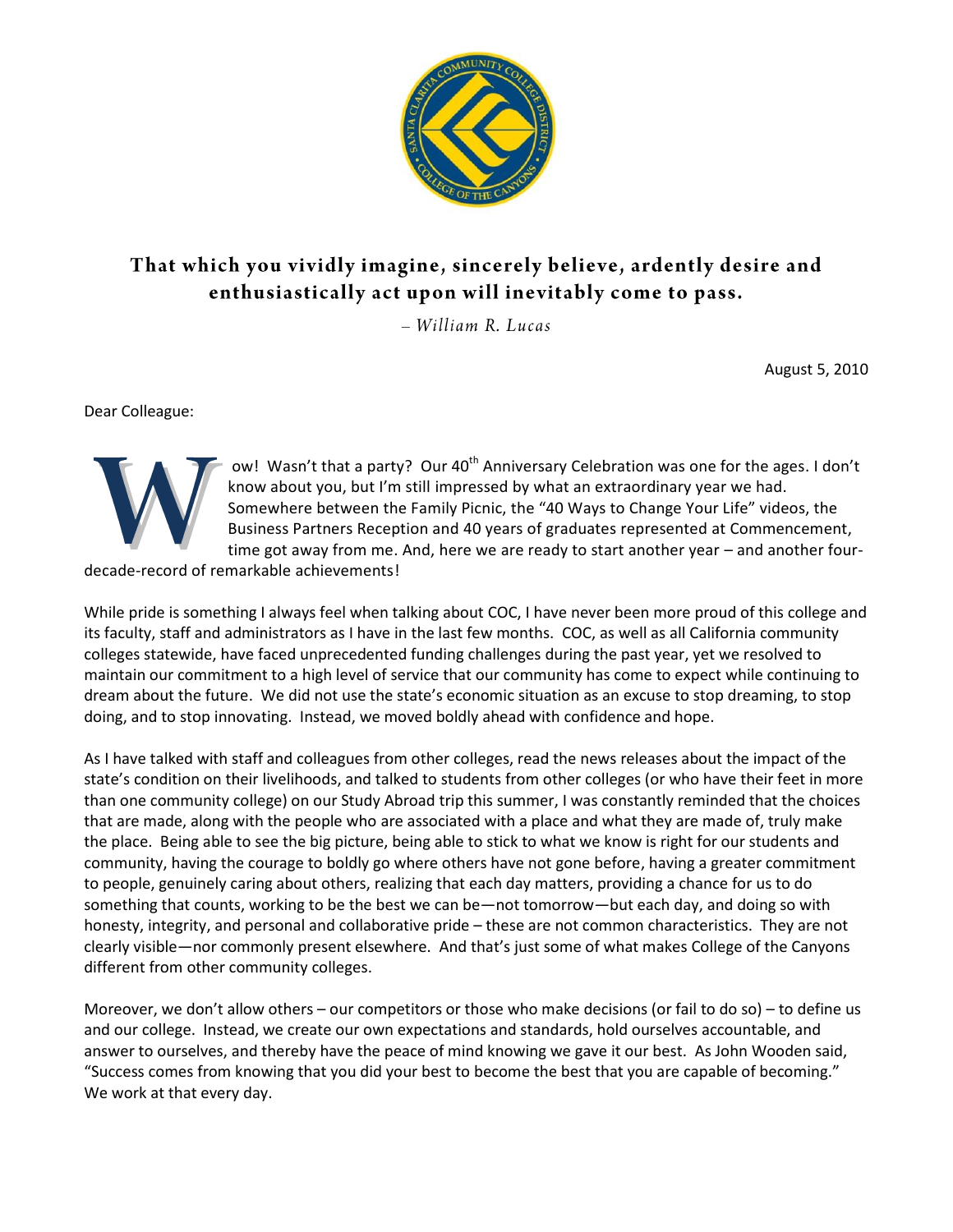# College of the Canyons Opening Day 2010 **Creating Opportunities ▪ Expanding Connections**

We are ambitious but, at the same time, keep our eyes on the target we are pursuing at the time. Because we do so, we seek and achieve satisfaction in the effort. Think back on how many times this past year you felt the joy associated with doing something really well; with achieving something you had not done before; of the pride and self-confidence that emerged because you "did it," whatever it was!

Ambition, courage, focus, stick-to-itiveness, accountability, effort, and attitude all contribute to setting COC apart from the rest, and have marked our last 40 years of achievement. We started with 700 students, a handful of faculty and staff, and no campus. Today we have two physical campuses and a comprehensive online presence, more than 500 full-time employees, more than 1,500 class sections per semester, 23,000-plus students, and an overall budget of \$202 million.

#### **How Have We Done That?**

We have built on the momentum of our success and taken the initiative to create new opportunities and expand our connections. As a College of the Canyons employee, you share in the credit for what we have accomplished during our storied and sometimes colorful history. It is your energy and initiative that enhance our development and propel our forward motion. You help create an environment that enables our students to pursue opportunities, take the next steps, open doors and create the futures they envision for themselves. You bring your character, your integrity, your compassion, and your care to all you do here. Your impact changes lives each and every day. Nowhere was that more evident than at Commencement, when we saw 40 alumni representing their individual classes lead the procession. To see the college's record of success embodied in each graduate was a tremendous source of pride for me, and served as a visible reminder and powerful inspiration of our purpose and mission.

Our theme for this year is **Creating Opportunities ▪ Expanding Connections** – two ways in which our service to students and to our community's businesses is exceptional. In their relatively short time with us, we equip students with the skills and knowledge to help make connections and create opportunities for themselves and develop the foundation and confidence to discover, wish, and grow. We help people get where they want to go in life, and we inspire them to discover new destinations—all the while instilling a sense of passion, commitment, and excellence in what they do. We accomplish this by practicing what we preach and by being passionate and committed in our own quest for excellence.

And, although it's a mission we don't take lightly, it's not all that difficult to do. The reason is simple: College of the Canyons is the place where the best and brightest people –faculty, staff, and administrators – converge to guide and propel students to the next level and beyond. We're mindful of the formidable task at hand, but we accomplish it precisely because we relish the idea of educating, inspiring, and helping people move ahead, both professionally and personally. We have:

- An exceptionally well-qualified, motivated and committed staff;
- The support from key community partners, friends, and advocates to build the bridges and remove the obstacles so we can blaze trails to future success;
- **•** Dreams for the future;
- Plans to get there;
- **An impressive record of accomplishments and quality;**
- An image as a "can-do" place that embraces opportunities and change; and
- An "attitude" that attracts winners and *inspires* people to give it their best shot day after day.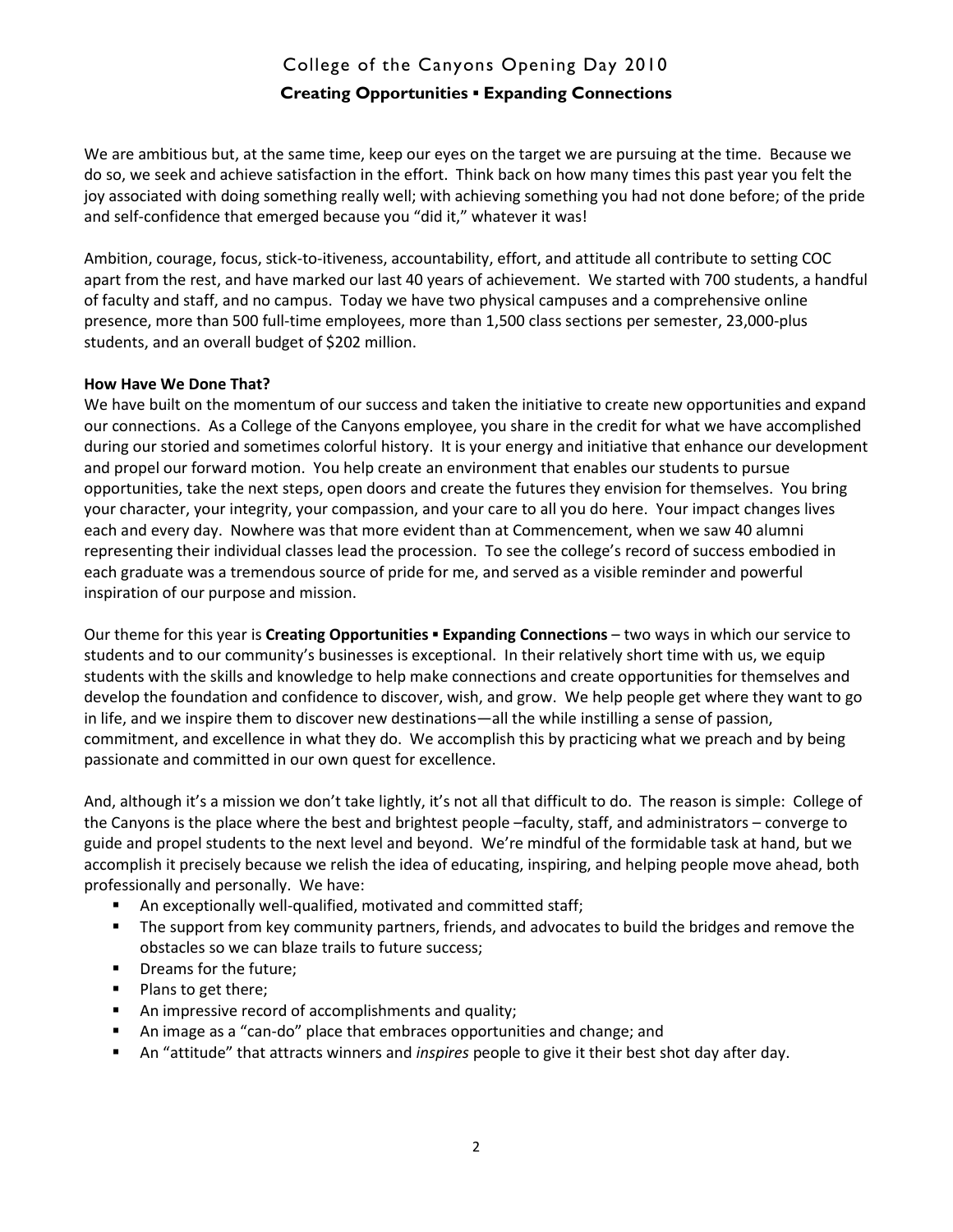### **Creating Opportunities ▪ Expanding Connections**

You and your colleagues offer an amazing array of talents to the things we accomplish at the College. The combined effects of those talents have made substantial, creative, innovative, important, and lasting contributions to the community. You have altered the quality of life of our neighborhoods, the growth and development of our businesses, and the futures of the students who chose us to help them achieve their goals. You have given of yourselves, shared your confidence and energy, and served as role models, confidants, and advisors to students and colleagues alike. And, working together as a community, you have contributed to the amazing daily impact the college has on those around us, and enhanced our potential to meet this community's needs in unique, timely, responsive and lasting ways.

### **What Did we Accomplish in our 40th Year of Service to Our Community?**

The results of your character and the foundations you have helped to put in place through your actions, your leadership, your passion, your spirit and your commitment are visible across both campuses and in our community. Much of what was forecast in last year's Opening Day letter came to fruition – along with so much more. The accomplishments have been amazing. Working together, we:

- Secured more than **\$5 million** in grant revenue to fund innovation and needed programs.
- Opened the University Center and debuted **five** new bachelor's, master's and doctoral degree programs, bringing the total number of available degree and credential programs to **37**.
- Obtained American Bar Association **approval** of our Paralegal program.
- Redesigned the registration process to create a smoother, **easier-to-navigate** process for our students.
- Completed the wireless campus project, so all student and staff spaces have **wireless access** on both the Valencia and Canyon Country campuses.
- Launched an **Honors Program** to offer an enriched curriculum to students with a strong academic record in order to help increase their chances for successful transfer to competitive four-year institutions.
- Debuted the **First Year Experience** program, which helps students prepare for college by providing faceto-face counseling, guaranteed classes, and faculty mentors for students who sign up for this innovative offering.
- Opened the **Writing Achievement Center**, which offers supplemental instruction workshops, guided learning activities, and tutoring services to help students bolster their writing skills.
- Achieved a **95 percent** fill rate in our classes, thanks to the flexibility and dedication of our outstanding faculty who welcomed as many students as there were desks in their classrooms.
- Launched the **SIGMA Math Achievement Center**, which offers supplemental instruction workshops and guided learning activities with the goal of improving the success rate in our basic skills math courses.
- Helped more students afford college as we increased Financial Aid applicants by **32 percent**, and processed **36 percent** more Financial Aid awards.
- Redeveloped our **Human Resources website** to provide a professionally designed informational website highlighting COC as an employer of choice and information on working and living in the Santa Clarita Valley.
- Celebrated with our Speech Team, which won s**econd place** in the Small Schools Division at the 2010 Pacific Southwest Collegiate Forensics Association (PSCFA) Spring Championships, and earned a school sweepstakes award.
- **Increased safety awareness training and reduced work related injuries by 43 percent.**
- Negotiated a textbook rental program estimated to save COC students approximately **\$370,000**.
- Welcomed the City of Santa Clarita's **Work Source Center** to the University Center, enabling job seekers to take advantage of not only what the Work Source Center offers, but also our college's complementary services. (Forty percent of our students are eligible to take advantage of the services offered by the center.)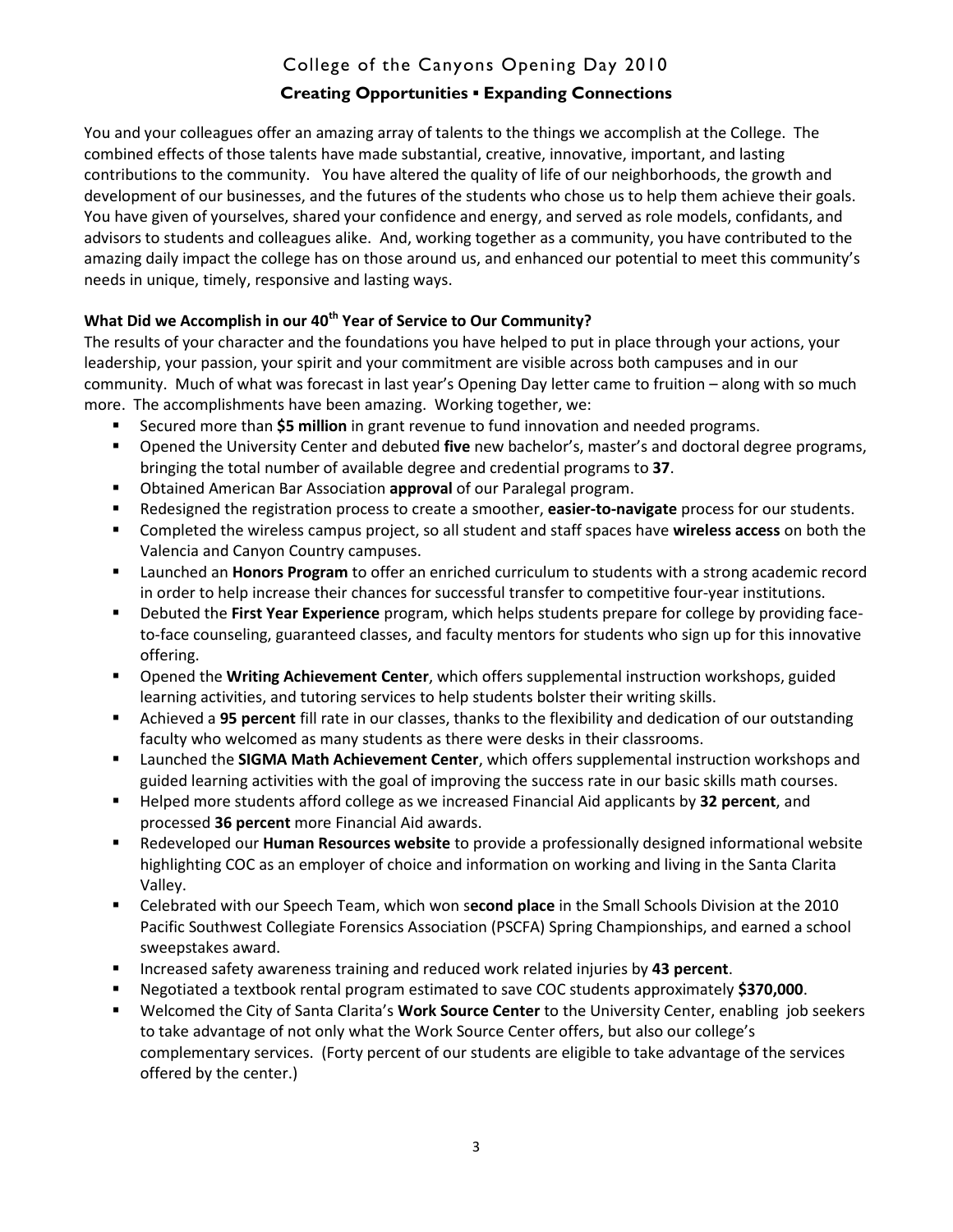### **Creating Opportunities ▪ Expanding Connections**

- Saw the **1,359th** person graduate from the University Center with a bachelor's degree or master's degree.
- Expanded the Field Studies program by increasing student participation by **22 percent** and recruiting new faculty members from History and Sociology to participate.
- Commenced construction on an ambitious expansion of the **Del Valle Fire Training Center** in Val Verde in partnership with the Los Angeles County Fire Department.
- Launched the **Chancellor's Business Council** to help bridge the gap between the college and the business community and enhance the services we provide to local companies.
- Increased the overall funds raised this year by the College of the Canyons Foundation by **14.3 percent** over the same time last year (second year in a row with an increase).
- Secured \$**1,403,063** in economic development grants and training revenue for the Small Business Development Center, Center for Applied Competitive Technologies, Business Incubator, and Employee Training Institute so we could help area businesses retool, retrain, and build momentum in these challenging economic times.
- Provided training services to **2,774 local employees** and served **805 employers** through ETI, CACT and SBDC.
- **EXEC** Received recognition as the **top-performing** SBDC in the Los Angeles region as measured by client results/service levels provided.
- Celebrated Academy of the Canyons' selection as "one of America's Best High Schools" by *US News and World Report* and its Bronze medal award, which makes it rank among the top **10 percent** of high schools in America!
- Approved **new degrees and certificates** for Architectural Computer Aided Drafting, Communication Studies, Engineering Apprentice, General & Emerging Technology Laboratory Technician, Liberal Studies – Elementary Teaching Preparation, Personal Trainer, and Water Systems Technology.
- **IMPLEM** Implemented the **Behavioral Intervention Team** to help employees identify student problem behaviors and get help for them as soon as possible.
- Celebrated as the Women's Volleyball Team received the **Pepsi Scholar Team Award**, the highest academic team achievement given annually by the state Commission on Athletics.
- Completed Student Learning Outcomes for **85 percent** of our courses.
- Reached out to **90 local organizations** and contributed 7,482 hours of volunteer service through the efforts of more than **40 faculty and staff** and **350 students**, which resulted in our Service Learning Program being named to the President's Higher Education Community Service Honor Roll (one of only 16 colleges or universities in California to receive the distinction – and the only community college).
- Saw two **Phi Theta Kappa** students Kelsey Kim and Eric Ibrahim named to the All-California Community College Academic Team.
- Built on the success of the inaugural ARTstART event, and drew thousands of visitors to the Valencia campus, including **12 elementary teachers** and more than **1,500 students**, for a daylong event in May that highlighted COC's fine and performing arts departments and partnership activities with local school districts.
- Welcomed **11,000 elementary school students** to our campuses through the K-12 Arts Education Partnership, which received **\$260,000** in external funding.
- Celebrated our **40th Anniversary** with a wide variety of activities that paid tribute to our amazing record of service to the community.
- Reduced our **operating budget** in the wake of state funding shortfalls without laying off full-time staff, or eliminating programs and services for students and/or staff.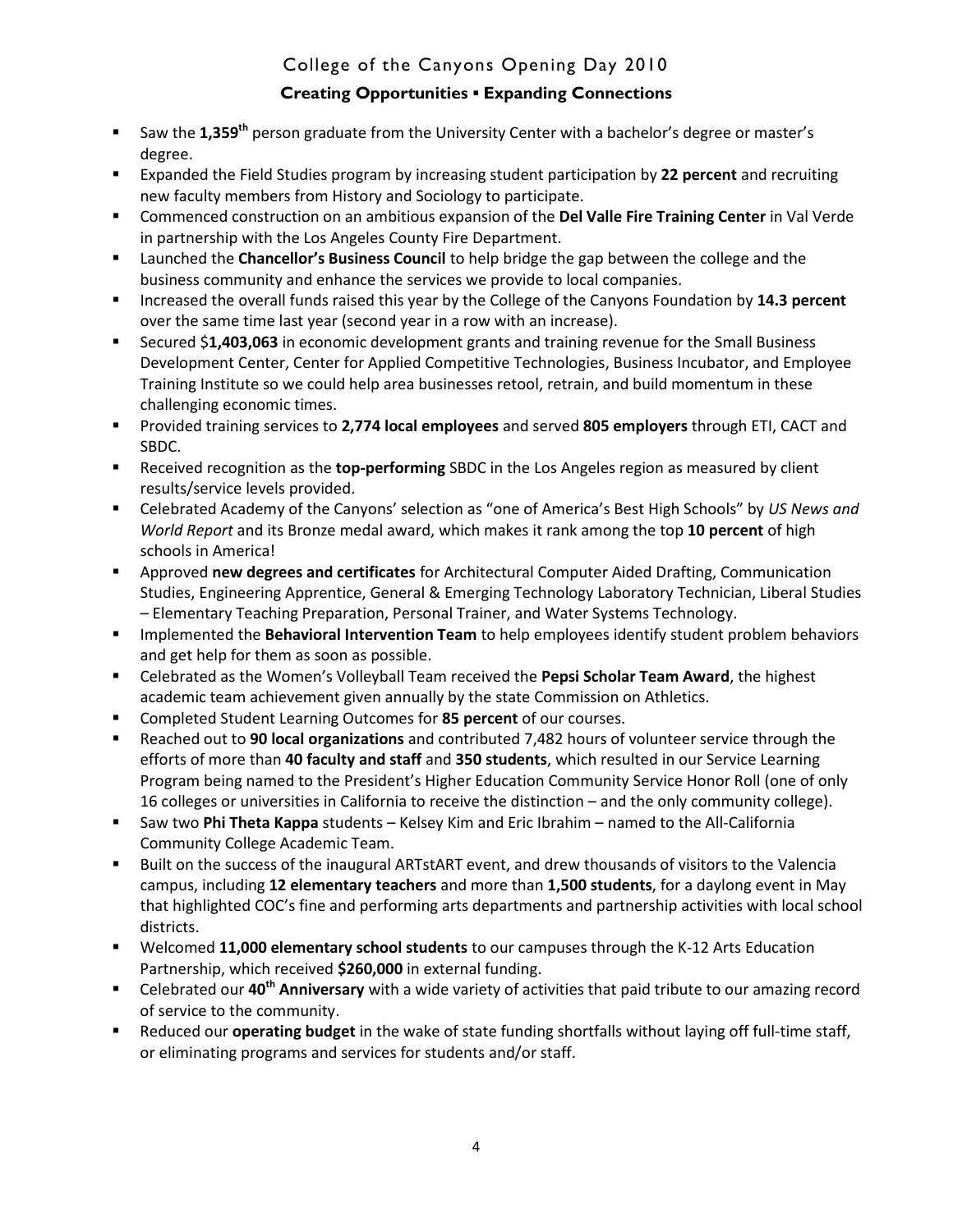### **Creating Opportunities ▪ Expanding Connections**

- Launched the **Department Chair Institute**, which explored successful strategies used by chairs to meet the increasing challenges of leading from the middle while staying focused on carrying out the goals of the department.
- Opened the **Early Childhood Education Center** at the Canyon Country Campus.
- **Broke ground on the expansion of Mentry Hall.**
- Held a ribbon cutting for the **Clean Room/Nano Lab** that will support our General and Emerging Technologies Lab Tech Training program, which helps students gain needed skills to obtain cutting-edge jobs in the biotech, electronics, pharmaceutical and chemistry fields. And, we dedicated the Clean Room in memory of Dr. Ram Manvi, our former dean of math, science, and engineering technologies.
- Established **8 new endowed scholarship** funds. Matched by the Bernard Osher Foundation, they will yield **\$307,794** or **15.5 new scholarships** for COC students, in perpetuity.
- Launched the Summer Technology Institute, a series of **30-plus technology workshops** offered over the summer for faculty, classified staff, and administrators.
- Created the **Department Showcase Program** where department staff introduced themselves to others and provided a summary of their services available for students and staff.
- Obtained a commitment of state funding so we could **expand our Library** and create state-of-the-art information resources.
- **And so much more!**

The list could go on, and I could fill page after page with the accomplishments members of the COC team achieved individually and together in the last year. **Instead, let me thank you for a job well done!** When viewed in the overall challenging context in which we found ourselves – shrinking state resources and enhanced expectations, along with constantly changing parameters from external entities – you did an extraordinary job, and as a result, our college once again distinguished itself from the rest. I am in awe of this amazing team!

We did so because **you** refused to give up, because **you** chose to be resourceful, because **you** collaborated across departments and with the greater community, because **you** dreamed, planned and did, and most of all, because **you** brought **your** unique talents and were personally committed to all that **you** do! As a result, **you** contributed to strengthening our foundation, expanding our capacity, enhancing our reputation among our students and within the community we serve, and adding to our 40-year legacy of service, of high quality, of always going above and beyond, of always daring to do what is needed, and of figuring out how to make it happen.

#### **What Does the Future Hold for College of the Canyons?**

As we look ahead, I know great things are in store. Futurist John Schaar has said, "The future is not a result of choices among alternative paths offered by the present, but a place that is created – created first in the mind and will, created next in activity. The future is not some place we are going to, but one we are creating." Because of your energetic efforts and commitment, and those of the colleagues with whom you collaborate in innovative and strategic ways, we will create many amazing initiatives in the 2010-11 academic year. This is just a snapshot of what we will accomplish:

- We will complete construction on the **Applied Technology Building** at the Canyon Country Campus and offer hands-on training in high-wage and emerging fields like solar technology, automotive technology, electronics, construction management, building inspection and construction trades (plumbing and electrical technician).
- The much-needed **30,000**-square-foot expansion of Mentry Hall will be completed. Funded by local bond money, this project will enable us to meet increasing student demand for media arts classes. The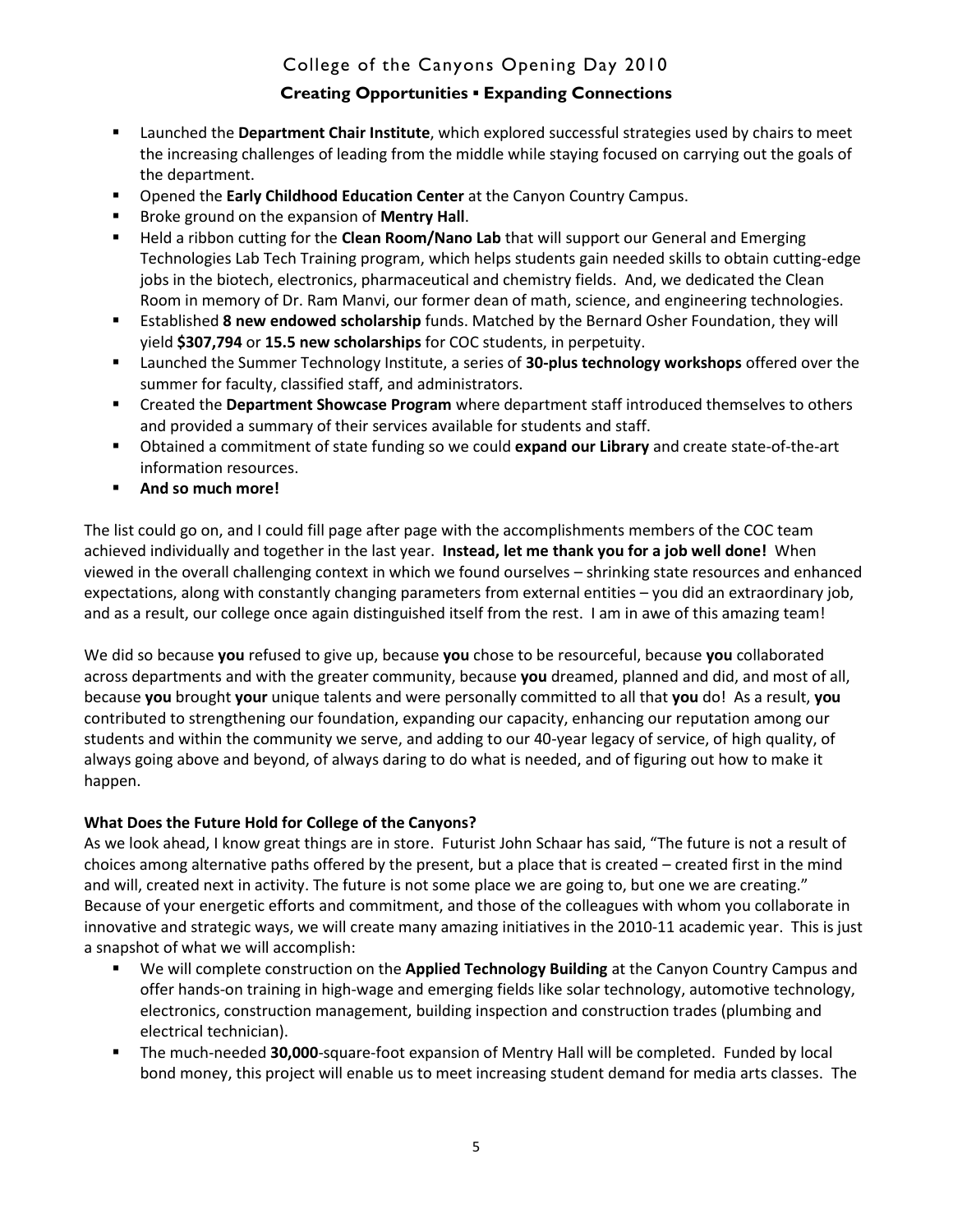### **Creating Opportunities ▪ Expanding Connections**

building features a cutting-edge learning environment where students will gain the knowledge and skills needed to succeed in the digital workplace.

- We will move forward with continuing to implement the **LEAP projects** that have been developed over the last three years.
- To better serve our students, we will **double the size of our library** by adding **52,000** square feet of state-of-the-art space to house the Tutorial Learning Center (TLC), instructional labs, classrooms, offices and expanded Library facilities. The project should be completed in late 2011.
- If you are flying on Southwest Airlines in October, pull out the airline's **Spirit Magazine** from the seat pocket and enjoy the articles featuring the City of Santa Clarita, the college's role in the community and why our valley is such a great place to live!
- The **Athletic Hall of Fame** dinner will be held on January 27, 2011, and will feature NFL great and Hart High graduate Joe Kapp, the only player who has played in the Super Bowl, the Rose Bowl, and the Grey Cup (Canadian Football League championship game).
- **The Re-Entry/Veterans Center** will move into its own office and offer admissions, registration, and counseling services for eligible students, as well as workshops and orientations designed to help ensure these students are successful as they work toward completing their educational goals.
- The **University Center** will expand its menu of offerings with new certificates in Culture Language and Diversity (CLAD), Fitness Instruction and Fundraising from UCLA Extension, and Financial Planning and Life Insurance Underwriting from American College. Brandman University will bring an Autism certificate and a Master's degree in Leadership in Early Childhood Development.
- **Backed by a \$3 million** grant from the National Science Foundation (NSF), we will establish an Alternative Energy Regional Center and create and expand alternative energy programs at partnering four-year colleges and universities.
- A **\$500,000** federal appropriation will enable us to launch an Alternative Energy Training Institute in partnership with Copper Mountain College and College of San Mateo.
- We will debut **new degree/certificate options** in Energy Management, News Reporting and Anchoring, Property and Casualty Insurance, Gerontology Services, Restaurant Entrepreneurship, Web Development, Web Publishing and Design, and English as a Second Language.
- **In partnership with the Performing Arts Center** and with funding from a James Irvine Foundation grant, the Public Information Office will continue reaching out to the Hispanic community with Spanishlanguage radio and print ads.
- We'll be rolling out a new **Career Technical Education** print ad campaign featuring powerful images and a new tagline targeted at high-school-age audiences.
- The working drawings for the new two-story **Administration/Student Services** Building will be completed.
- We will implement the **LEAP** Class of 2010 projects, which will lead to a student services call center, a permanent student art collection, a community outreach road show, better connection of the training opportunities available in the district, an international education center, a new service for local businesses to contract with COC employees on freelance projects, new workshops that will provide students with information on CTE options, and a wellness center offering services to staff and students.
- The **Canyon Country Campus** will continue to welcome the community by hosting innovative events, include two "Star Parties," a gardening lecture, and an outdoor movie night.
- We will continue to lead the way in **economic development** by expanding the service area of the Center for Applied Competitive Technology, partnering with Southern California Edison for energy management training, and hosting a Small Business Access to Health Care Conference.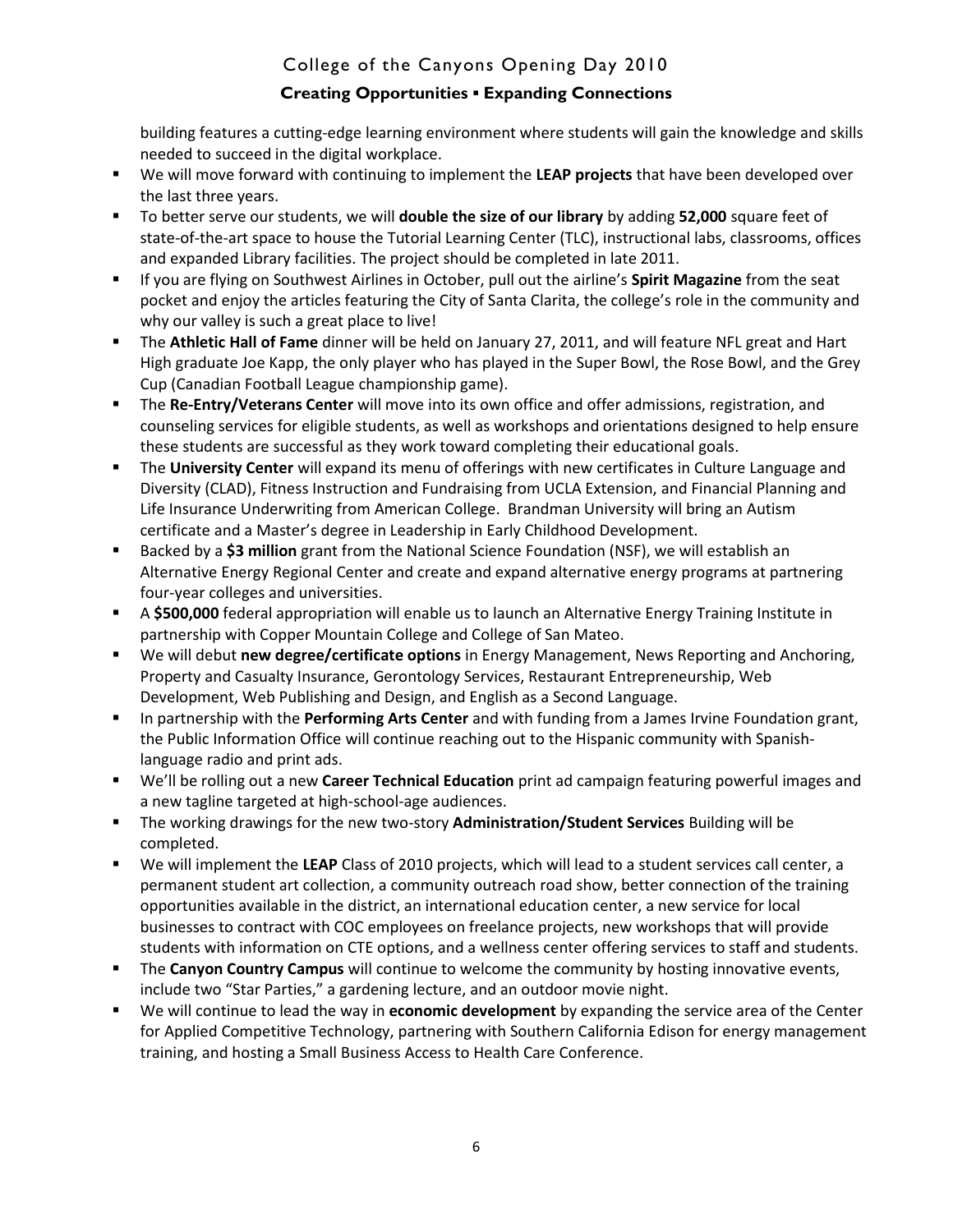### **Creating Opportunities ▪ Expanding Connections**

It is clear that, consistent with the spirit and enthusiasm that has helped get us to where we are today, College of the Canyons is definitely forging its own path to create opportunities and expand connections! The future is ours to mold…there for our discovery, challenging us to innovate and create, to dream bold dreams, and to make our efforts count as we turn our dreams into reality.

#### **What Makes College of the Canyons Different?**

Why are we moving forward while others are barely treading water? What sets us apart from the rest is that as a college, and as individuals working together as a team:

- We don't take "no" for an answer.
- We don't only depend on state funding to get the job done.
- We are resourceful and seek out external revenue and partnerships and sponsorships to fund our innovation and enhance our ability to fulfill our goals.
- We are flexible, resilient, responsive, and we reinvent ourselves daily.
- We dare to dream, and act to turn those dreams into reality.
- We believe in and foster the leadership qualities of all staff members.
- We know long-term success requires short-term focus.
- We do not give up!
- We encourage and support risk-taking and applaud initiative.
- We celebrate our success, but we don't rest on our laurels. Instead, we move on to the next opportunities.

That's what sets College of the Canyons apart from the rest.

The last few years have brought challenges to every college in the state. And yet few colleges have demonstrated the courage or put forth the energy needed to achieve their dreams. Whatever the reason – a lack of confidence, an unwillingness to change the status quo, or even plain old fear – they find themselves paralyzed and intimidated. They will not leap ahead, do what it takes to gain a competitive advantage, or lead and clear the path for dreams and opportunities ahead.

Unlike these "other" colleges, we at College of the Canyons will continue to do all of this and more! It is in our spirit. It's what we do naturally. And it is what has made us what we are and has enabled us to create a history of which we can be proud.

College of the Canyons is a "can-do" place comprised of a committed team that strives to achieve great things. And, I'm convinced that the energy, hope, vision, spirit, and belief in possibilities each of you bring to what you do are the keys that open new doors so we can achieve great things together. Your passion for your students, the way you approach daily challenges and changing circumstances, the way you seek out and define opportunities, the plans you have for the future of your department, and the reputation of the college define COC and set it apart from places whose greatest claim to fame is maintaining the status quo and staying afloat. Combined with your capability, determination, enthusiasm, compassion, and commitment, the excellence we have achieved is certain to continue. What a powerful place COC is and what a difference your leadership and commitment make in the lives of our students!

Each and every one of you has helped to make that possible. I thank you. As a person, and as chancellor of this district, I am humbled by what you do. I appreciate what you have done in the past and look forward to what you will do in the future.

We are where we are and will go where we will go because of you and your colleagues at COC.